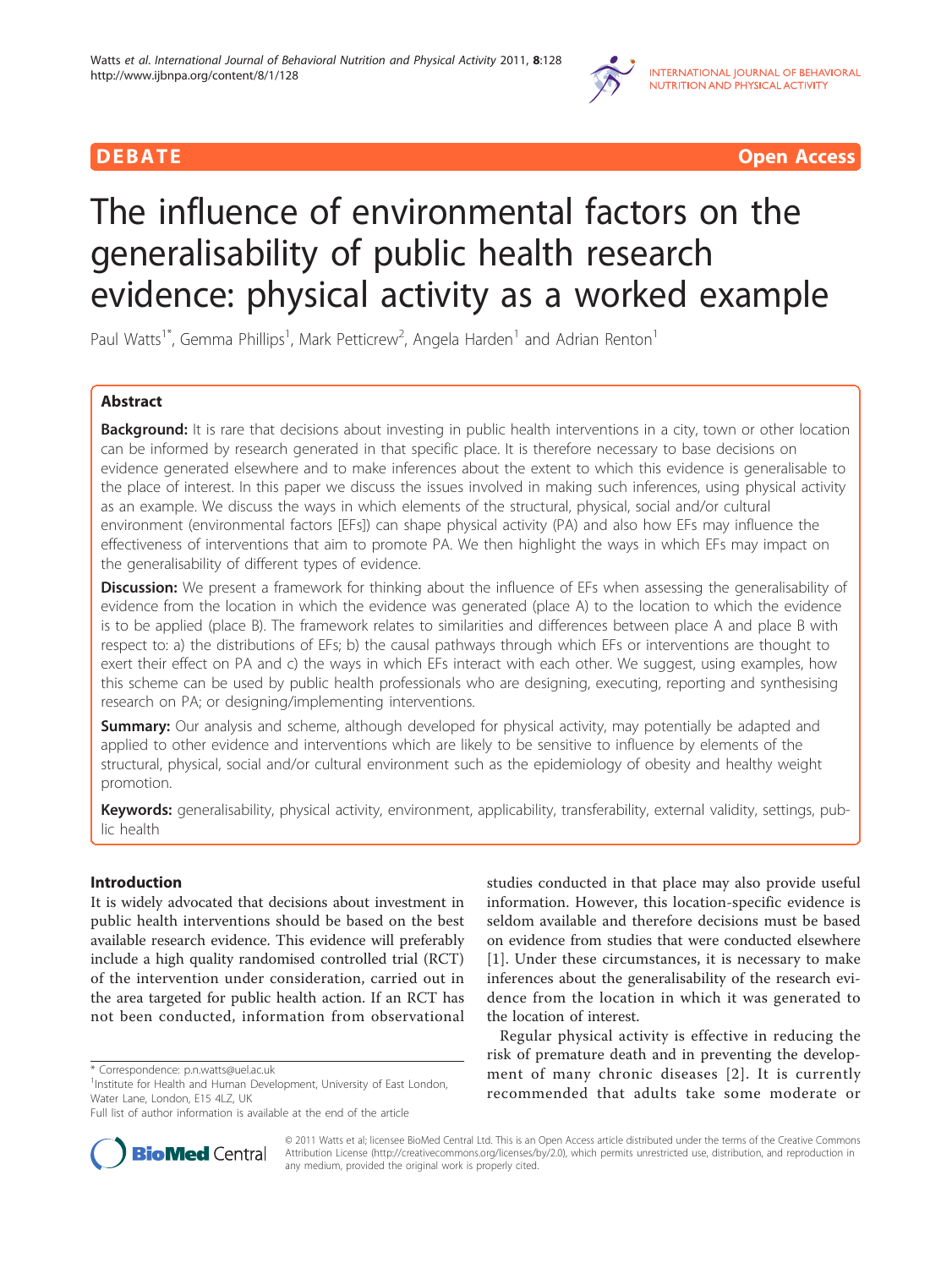vigorous physical activity every day and a minimum of 150 minutes per week to accrue such health benefits [\[3](#page-10-0)]. However, less than half of adults in the UK meet these minimum recommended levels [[4\]](#page-10-0). Traditionally, interventions for increasing physical activity levels have focused on individual behaviours, using "information, education and communication" approaches [[5](#page-10-0)]. However, there is increasing recognition that structural (e.g. government policies), physical (e.g. the built environment), social and cultural factors may also influence individual physical activity level [\[6](#page-10-0)]. We will refer to the range of physical, social, cultural and political characteristics of a location as "environmental factors". There is now great interest in interventions that aim to directly modify environmental factors to provide supports for, or remove barriers to, groups of individuals increasing their physical activity levels. These interventions range from physical modifications of the urban environment to changes in policies on the pricing and provision of public transport or recreational facilities [[7\]](#page-10-0). This broadening of the focus of public health action to include environmental and structural interventions is mirrored for other health behaviours and outcomes [[8\]](#page-10-0).

However, if environmental factors are important determinants of health behaviours, they may also moderate the effects of any interventions that are implemented. This is true whether the interventions seek to modify health behaviours through manipulation of environmental factors or through information, education and communication approaches directed at individuals. Given the very large variation in environmental factors between countries, regions or municipalities, an intervention that works well in one location could have a different effect, or no effect at all, when transferred to another location [[9](#page-10-0)]. It is therefore essential to carefully consider the differences in environmental factors when deciding whether it is appropriate to generalise research evidence on the determinants of health behaviours, such as physical activity, and associated interventions to a new location.

In this paper we briefly review the discussion of the generalisability of public health research evidence in the peer-reviewed literature and describe how environmental factors fit into the broader issue of generalisability. We then describe the types of research evidence on physical activity determinants and interventions that particularly require consideration of environmental factors when making decisions on generalisability and the current state of guidance on how to make these decisions. Building on this brief review, we develop a causal model to describe how inter-setting variation in environmental factors, and the causal pathways through which environmental factors affect physical activity, could critically influence the generalisability of research evidence on physical activity determinants and interventions. Finally, we present a framework for considering environmental factors in the assessment of research evidence generalisability, based on the causal model, and outline the implications of this framework for: the interpretation of existing evidence; the design, execution, reporting and synthesis of research in this field; and the design and implementation of interventions to promote physical activity.

# Background

# Generalisability in the peer-reviewed literature

There is a considerable body of literature addressing whether findings of a particular research study might be reproducible in other populations or settings, but the language and terminology used by epidemiologists, behaviour change experts, policy makers and social advocates varies greatly, both within and across disciplines. Wang and colleagues [\[1](#page-10-0)] reviewed this literature, finding that the terms 'applicability', 'generalisability' and 'transferability' are often used interchangeably, with no consensus over their meaning. They suggest that in most cases, these terms are used to describe the extent to which findings are generally useful beyond the original context in which they were generated. Wang and colleagues suggest a new definition of these terms where 'applicability' indicates whether the intervention could practically be implemented in the new setting, therefore focussing on the process of implementation, whilst 'transferability' indicates whether the intervention can be expected to have the same effect in the new setting, therefore focussing on the *outcome* of the intervention. In this taxonomy generalisability is a synonym for transferability.

There is more consistency in the use of the term 'external validity', which is used to denote the extent to which inferences about relationships and effects can be made beyond the range of settings, populations or time periods sampled in the original research study. The scheme presented by Shadish et al [\[10](#page-10-0)] can be extended to describe four levels at which inferences about the extrapolatability of evidence are commonly made in research studies (illustrated in Figure [1](#page-2-0)):

- Level 1: from the study sample to the study population;

- Level 2: from the study population to the target population under experimental conditions;
- Level 3: from the target population under experimental conditions to the target population in 'real world' conditions;
- Level 4: from one location or environment to another.

The problems associated with making extrapolations at levels 1, 2 and 3 have been discussed extensively in the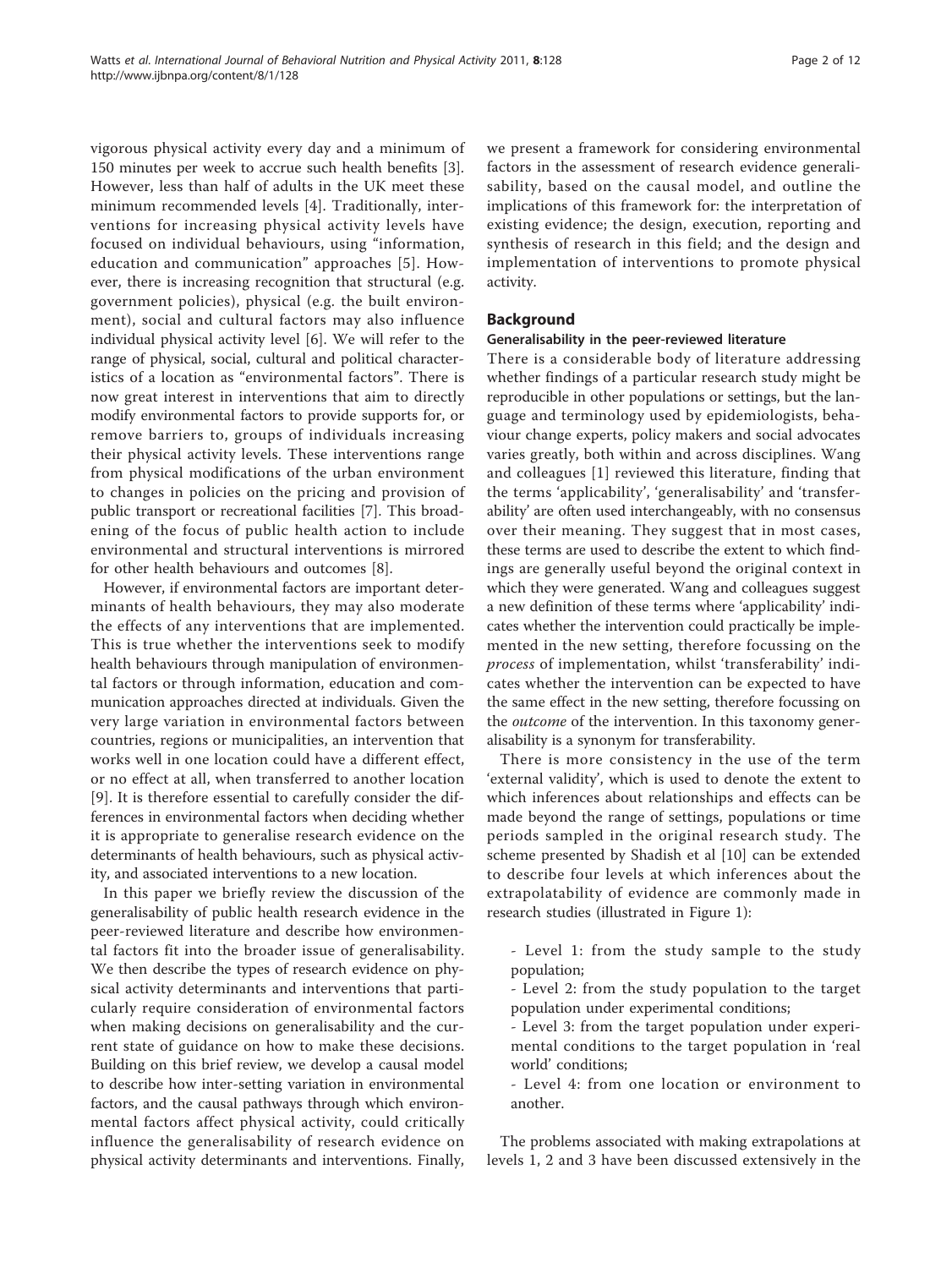<span id="page-2-0"></span>

literature regarding RCTs for individual-level medical interventions [\[11](#page-10-0)]. However, there has been far less discussion of level 4, the extrapolatability of evidence generated in one place or environment to another [[12](#page-10-0)]. It is at this level, the transfer of interventions or evidence from one setting to another, that consideration of environmental factors is essential. In this paper we will address this intersetting extrapolation of research evidence, which corresponds to external validity in relation to broader and different populations described by Shadish et al [\[10](#page-10-0)] and to 'transferability' described by Wang et al [[1\]](#page-10-0). We reserve the term 'generalisability' to refer to confidence in making inter-setting/level 4 inferences from research findings.

# Typology of research evidence on physical activity determinants and interventions

# Evidence typology

There are three main types of evidence relevant to the promotion of physical activity whose generalisability is likely, *a priori*, to be significantly affected by inter-setting variation in elements of the structural, physical, social and cultural environment.

Type 1 Evidence: Evidence on the influence of environmental factors on physical activity (observational studies).

Type 2 Evidence: Evidence of the effectiveness of interventions that seek to increase physical activity levels of

individuals by providing information, education and/or communication approaches (IEC-based interventions).

Type 3 Evidence: Evidence of the effectiveness of interventions that seek to increase physical activity levels of individuals by modifying one or more elements of the structural, physical, social and cultural environment and which may incorporate information, education and/or communication components in a complex intervention (environment-based interventions).

# Type 1 evidence: The influence of environmental factors on physical activity (observational studies)

Many public health bodies and officials have recognised the importance of environmental factors in influencing the physical activity levels of populations including the Chief Medical Officer for England and Wales [\[13](#page-10-0)], the Office for Science Foresight Report on Obesity [[14\]](#page-10-0), the National Institute for Health and Clinical Excellence (NICE) guidance [[7\]](#page-10-0) and the Strategic Review of Health Inequalities in England [\[15](#page-10-0)]. Over 400 studies, within disciplines that include transport studies, urban-design, public health and epidemiology, have described associations between different combinations of environmental factors and physical activity levels. Several comprehensive reviews of this evidence base have summarised the key relationships [\[6](#page-10-0),[16-18](#page-11-0)]. A summary of environmental factors consistently reported to be associated with physical activity is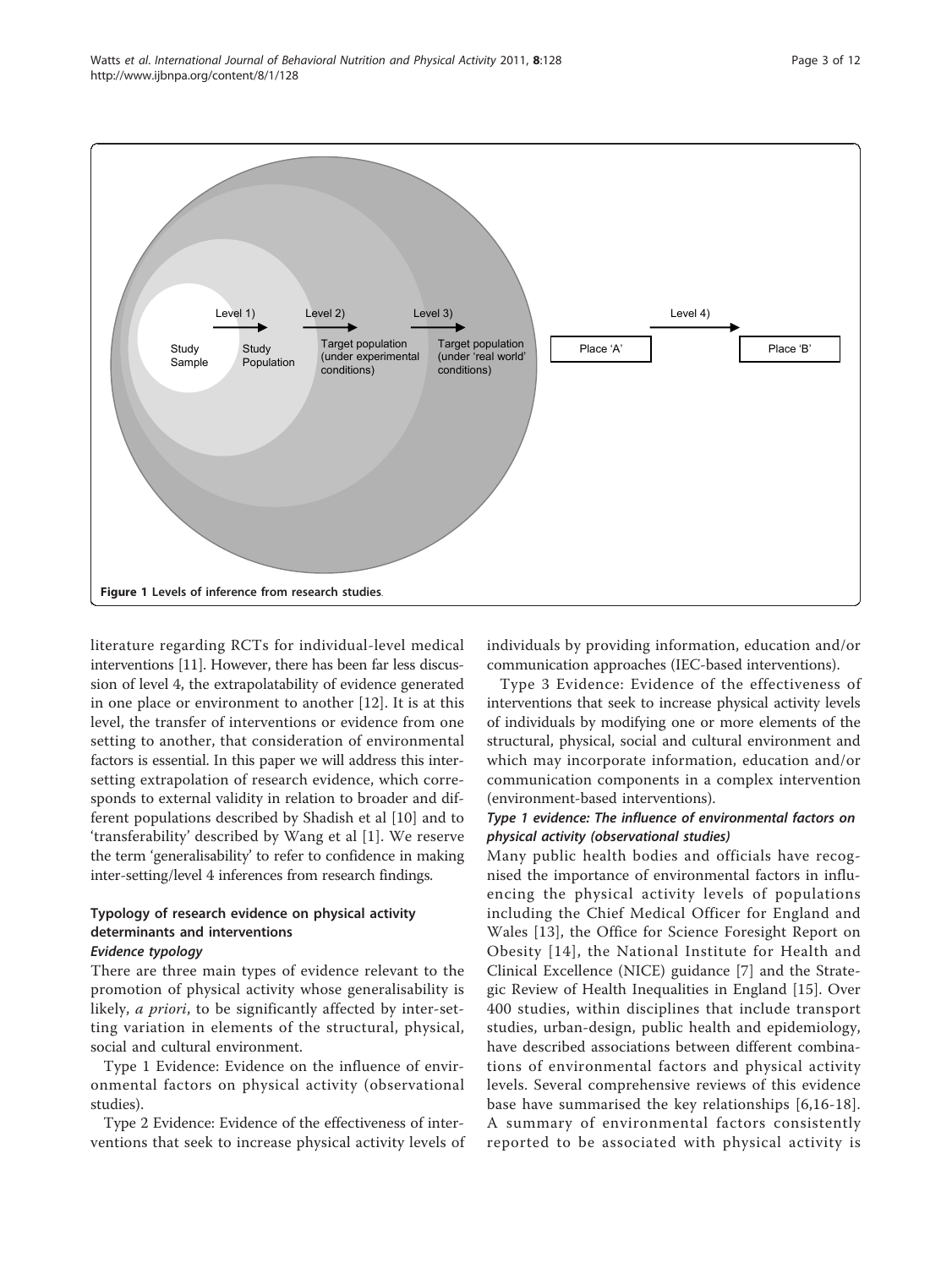| <b>Structural Environment</b>                                                       | <b>Physical Environment</b>                   | <b>Social Environment</b>                         | <b>Cultural Environment</b>                                                |
|-------------------------------------------------------------------------------------|-----------------------------------------------|---------------------------------------------------|----------------------------------------------------------------------------|
| $\cdot$ Traffic [6,18]                                                              | · Incivilities (graffiti, litter<br>etc) [18] | • Traffic safety [18]                             | • PA levels of others [18]                                                 |
| • Public transport accessibility [18]                                               | • Hilliness [6,18]                            | • Perceived Safety [6,18] • Racial discrimination |                                                                            |
| • Affordable, accessible, good quality<br>recreation facilities [6,16-18]           | • Perceived aesthetics [6]                    | • Social cohesion<br>[17, 18]                     | • Acceptable clothing                                                      |
| • Amenities that facilitate walking [6,18]                                          | • Weather/temperature<br>[17, 18]             |                                                   | • Social support $[17-19]$ • Attitudes towards physical activity           |
| • Connectivity, road and path networks,<br>cycle lanes [6,18]                       | • Land use mix [6]                            | • Anti-social behaviour                           | • Ethnic/Cultural preferences for certain activities                       |
| • Presence of sidewalks, controlled crossings • Air/noise pollution [18]<br>[6, 18] |                                               | • Neighbourhood<br>deprivation [17]               | • Cultural activities (e.g. dancing)                                       |
| • Residential density/Population density [6]                                        |                                               | • PA levels of others<br>$[18]$                   | · Religious practices (e.g. holidays, activities)                          |
| • Urbanity/Age of area [6,17,19]                                                    |                                               | • Racial discrimination                           | • Culturally specific understandings of<br>appropriate PA and its benefits |
| • Access to community/health facilities,<br>services, organisations [6,16]          |                                               |                                                   | • Racial discrimination                                                    |

<span id="page-3-0"></span>Table 1 Environmental factors associated with physical activity

presented in Table 1 where environmental factors are categorised according to whether they pertain to structural, physical, social or cultural aspects of the environment. References to the reviews in which each association is reported have been provided. The majority of research to date has focused on physical environmental factors, therefore we have also included in Table 1 social and cultural environmental factors that have been under-researched [[16\]](#page-11-0) or excluded from reviews of the literature as published studies have used qualitative methods [[19-22](#page-11-0)].

# Type 2 and 3 evidence: Interventions to promote physical activity

A wide range of interventions to promote physical activity has been described [\[16](#page-11-0)]. These interventions aim to directly modify individual behavioural choices, or to modify the environmental factors that may condition these choices.

The majority of research into physical activity promotion has focused on policies and interventions that seek to increase physical activity levels of individuals or populations directly through information, education and communication approaches. Systematic reviews have demonstrated short-term effectiveness for some classes of information, education and communication interventions [[23,24\]](#page-11-0) and a range of these is recommended by NICE in the UK [\[25\]](#page-11-0). A small number of interventions which aim to increase the physical activity levels of populations through modifications to environmental factors have been shown to be effective [[26,27\]](#page-11-0). NICE has recently conducted a review of such interventions and has endorsed the use of a range of environment-based interventions which have been shown to be effective [[7\]](#page-10-0).

# Existing guidance for considering the inter-setting generalisability of evidence on physical activity determinants and interventions

# Type 1 evidence: The influence of environmental factors on physical activity (observational studies)

In 2007 NICE conducted a synthesis of systematic reviews of observational studies investigating associations between environmental factors and physical activity [[6\]](#page-10-0) which highlighted the paucity of studies conducted in the UK. However, the authors did not discuss the generalisability of evidence from studies outside the UK to the UK context. It is likely that the authors' ability to comment on generalisability was limited by the absence of any in-depth discussion of generalisability in the systematic reviews they were synthesising and the primary studies contained in these reviews.

# Type 2 evidence: Interventions to promote physical activity through information, education and communication

NICE has produced several sets of guidance informed by evaluations of the effectiveness of interventions employing information, education and communication approaches to increasing physical activity [\[25,28](#page-11-0)], which included assessment of the utility of reviewed evidence for public health decision-making in the UK. In this guidance, the term 'applicability' is used most often, but is used to indicate both the extent to which inferences can be made about both the generalisability of evidence of effectiveness generated outside the UK to the UK (analogous to 'transferability' as described by Wang et al [\[1](#page-10-0)] and our definition of generalisability) and the extent to which practical issues may act as barriers to implementing the intervention in the UK (analogous to 'applicability' as described by Wang et al [[1](#page-10-0)]). It is often unclear which of these meanings is intended and there is no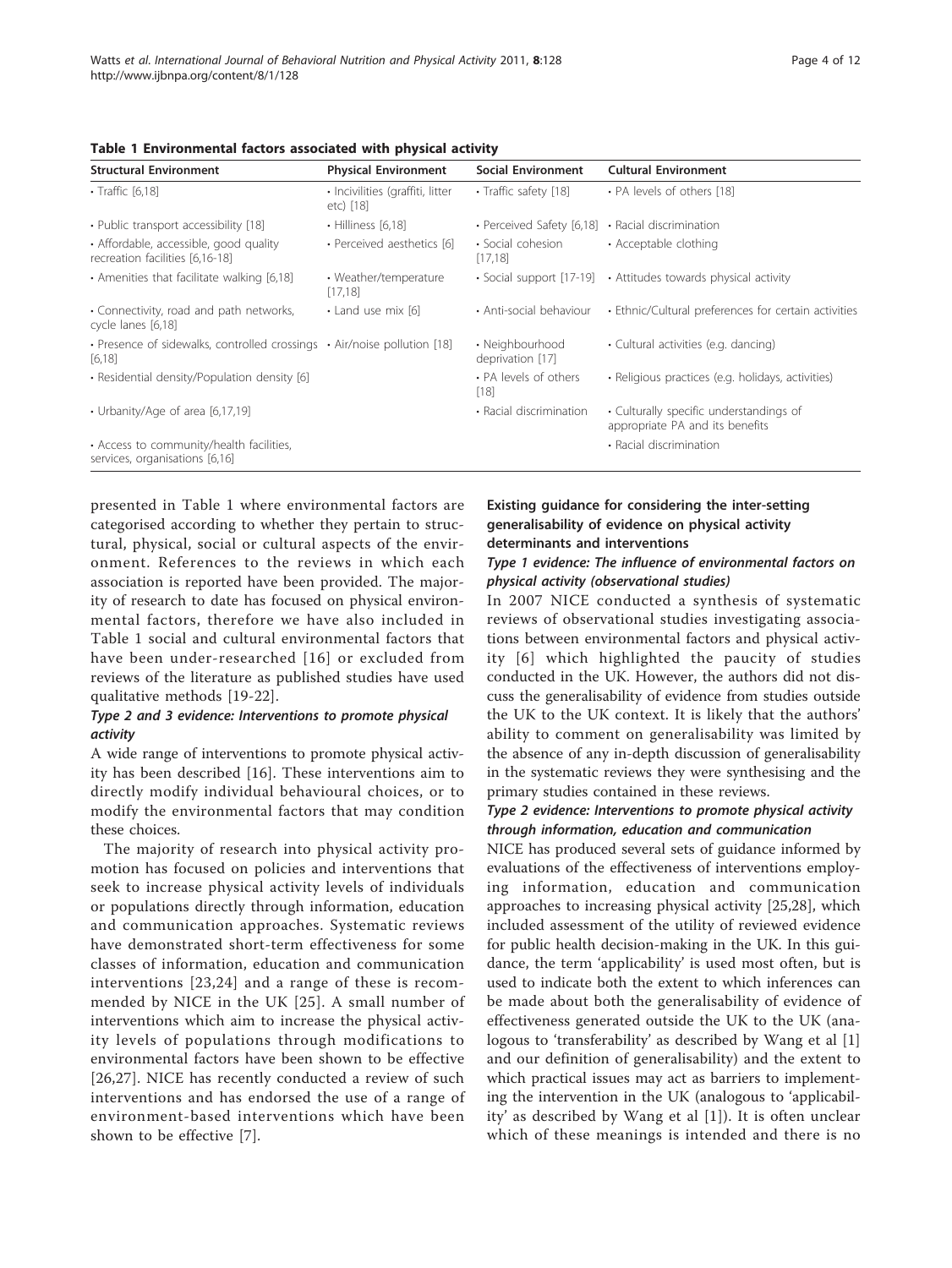description of the methods used to make judgements about these issues.

NICE have since published an updated description of the methods used in developing their guidance [\[29](#page-11-0)], in which they clearly distinguish between the successful transfer of intervention processes and the replication of intervention outcomes. In relation to applying international evidence in the UK, they suggest that one should consider whether there are any 'demographic or geographic' factors that might influence generalisability. However, there is no guidance on assessing how this influence might be exerted or predicting in what ways generalisability might be affected. In relation to practical issues in implementation, NICE suggests that a range of structural, social, cultural and demographic factors (including some that we have presented in Table [1](#page-3-0)) should be considered. Examination of the 'geographical context' in which the intervention was originally implemented is recommended, but 'rural/urban' is the only operationalisation provided. The guidance also follows Bonell et al [\[12\]](#page-10-0) who suggest that assessing the practical 'applicability' of an intervention requires consideration of 'feasibility', 'acceptability' and 'capacity' in both the place the intervention was originally delivered and alternative places the intervention might be implemented.

# Type 3 evidence: Interventions to promote physical activity through modification of environmental factors

In 2008 NICE produced a review of evidence focussing on interventions in which environmental factors are modified in order to influence physical activity levels [[7\]](#page-10-0). The resulting guidance again highlighted the predominance in the literature of research conducted outside the UK, and concluded that the range of participants included might not therefore reflect the sociodemographic diversity of some areas in the UK, and also that the distribution of environmental factors in the intervention trial sites (commonly suburban areas in the US and Australia) might not be comparable to the distribution of environmental factors found in the UK. Whilst the guidance does discuss generalisability, the methods used to assess it are not clearly described. As NICE guidance on environmental interventions [[7\]](#page-10-0) was produced before publication of the methodological guidance discussed above (under 'Type 2 evidence'), we sought clarification from the authors. We were informed by the lead analyst [\[30](#page-11-0)] that both the review team and the programme development group considered and discussed issues including the country in which the research was conducted, the date, cultural differences and urban/rural variation in population attribute and the environment. Judgements were made based on these discussions and the expertise within the programme development group.

As described in our evidence typology, complex environment-based interventions may incorporate information,

education and communication components. The Medical Research Council guidance on developing and evaluating complex interventions [[9\]](#page-10-0), does not provide guidance on assessing generalisability, but does acknowledge that 'context is crucial' because interventions that are effective in one place may have a different or no effect in another. Rychetnik et al [\[31](#page-11-0)] produced a set of criteria for evaluating evidence on complex public health interventions in which they also highlight the importance of 'context', which they define as "the social, political and/or organisational setting in which an intervention was evaluated, or in which it is to be implemented" ( $p$  119). These authors suggest that in assessing generalisability, information is needed on: the context of the intervention; the design and components of the intervention; and any potential interactions between the intervention and its context. They provide useful examples which illustrate why this information is important in assessing generalisability. This work was built upon by Wang et al [\[1\]](#page-10-0) who further suggest that information is required regarding the prevalence of the health problem in question, the political and social environment, organisational structure and resources in the original research setting and the setting to which the evidence is to be generalised. Furthermore, Wang et al suggest that this information may be collected using Delphi studies involving professionals with diverse expertise, using consultations with people who have an in depth knowledge of the setting to which the evidence is to be generalised or using information gathered from systematic searches of the available literature.

Green and Glasgow [[32](#page-11-0)], have provided a very useful summary of literature that has sought to address issues relating to the generalisability of public health research and have highlighted the importance of frameworks that consider generalisability between settings as well as between individuals. Following this summary, Green and Glasgow present criteria for the assessment of the generalisability of public health research. This includes the assessment of similarities and differences between the populations in which research has been conducted and the populations to which the evidence or intervention is to be applied (participation rates, target audiences, representativeness of participants, drop-out rates), similarities and differences in the implementation of the program (consistency of implementation, staff expertise, program adaptation, mechanisms through which the program exerted it's effect, sustainability and long term effects) and the quality of information provided in research reports regarding methods and outcomes (comparability of outcomes, adverse consequences, moderator effects, sensitivity and cost analysis).

In addition to these criteria, Green and Glasgow highlight the importance of comparing similarities and differences between settings; suggesting that the size, level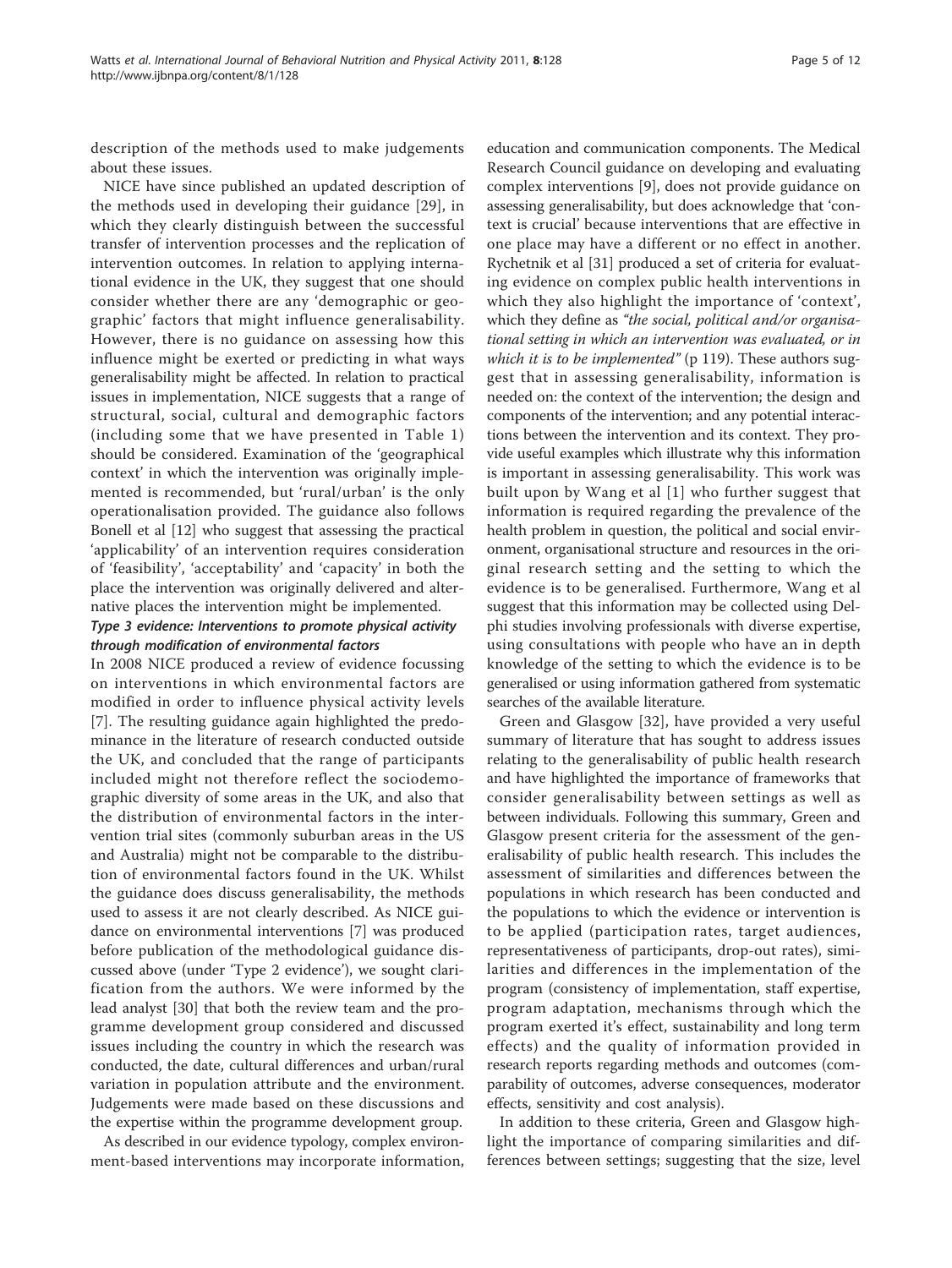<span id="page-5-0"></span>of urbanity and availability of resources need to be considered when assessing generalisability. However, the authors also recommend development of these criteria and the formulisation of new criteria for making judgements about generalisability. In this paper, we aim to draw attention to factors influencing inter-setting generalisability that have not been discussed in any detail in the literature described above. This will include the comprehensive consideration of the ways in which the range of environmental factors presented in Table [1](#page-3-0) may influence generalisability.

Despite repeated exhortations to consider issues of inter-setting generalisability in relation to observational studies and intervention studies in the field of physical activity, the above review highlights that there is little guidance in the literature to suggest how this might actually be achieved. In the following section we develop a causal model (Figure 2) that describes how environmental factors might interact to influence the findings of studies which generate evidence about physical activity determinants and interventions and then develop a framework for considering the influence of environmental factors in the assessment of the generalisability of this research evidence.

# Discussion

Development of a framework for assessing the intersetting generalisability of evidence on physical activity determinants and interventions

# Causal model for the interaction between environmental factors and research findings

Type 1 Evidence: Observational Studies The left panel of Figure 2 depicts the relationships between environmental factors and physical activity levels that have been identified in observational research studies. Environmental factors may exert direct mutual influence on each other as well as interacting in one or more causal pathways which directly influence physical activity levels. For example, observed associations between residential density  $(EF_1)$  and physical activity [\[33\]](#page-11-0) are likely to be dependent on public transport accessibility levels  $(EF<sub>2</sub>)$  and the thresholds for residential density that are used in many countries to trigger the introduction of bus services  $(EF_3)$ [[34\]](#page-11-0). These three environmental factors may vary greatly between settings, but the ways in which they influence each other may also vary. Residential density has an important influence on walkability which may be expected to directly influence physical activity levels [[35](#page-11-0)]. However, bus services may influence physical activity by modifying perceptions of walkability (will I still consider 20 minutes to my friend's house walkable if I can do it by bus in 5 minutes?) or by another mechanism such as enabling easy access to facilities previously out of range [[36](#page-11-0)]. Thus, observed associations between residential density and physical activity [[7\]](#page-10-0) from the USA (where 18 dwellings per hectare is enough to justify a local bus service), may not be consistent in a setting where this threshold is different (such as the UK where a density of 25 dwellings per hectare is considered too sparse to be able to maintain a bus service) [\[34](#page-11-0)].

Type 2 Evidence: Interventions to promote physical activity through information, education and communication The centre panel shows the situation for studies of interventions which seek to modify behaviour by providing information, education or communication. Again, environmental factors may exert direct mutual influence on each other and interact in causal pathways to influence physical activity levels. For example, high levels of crime and vandalism  $(EF_1)$  will have a negative effect on the perceived aesthetic quality of the environment  $(EF_2)$  and the perceived safety of the environment  $(EF_3)$ . In addition environmental factors may interact

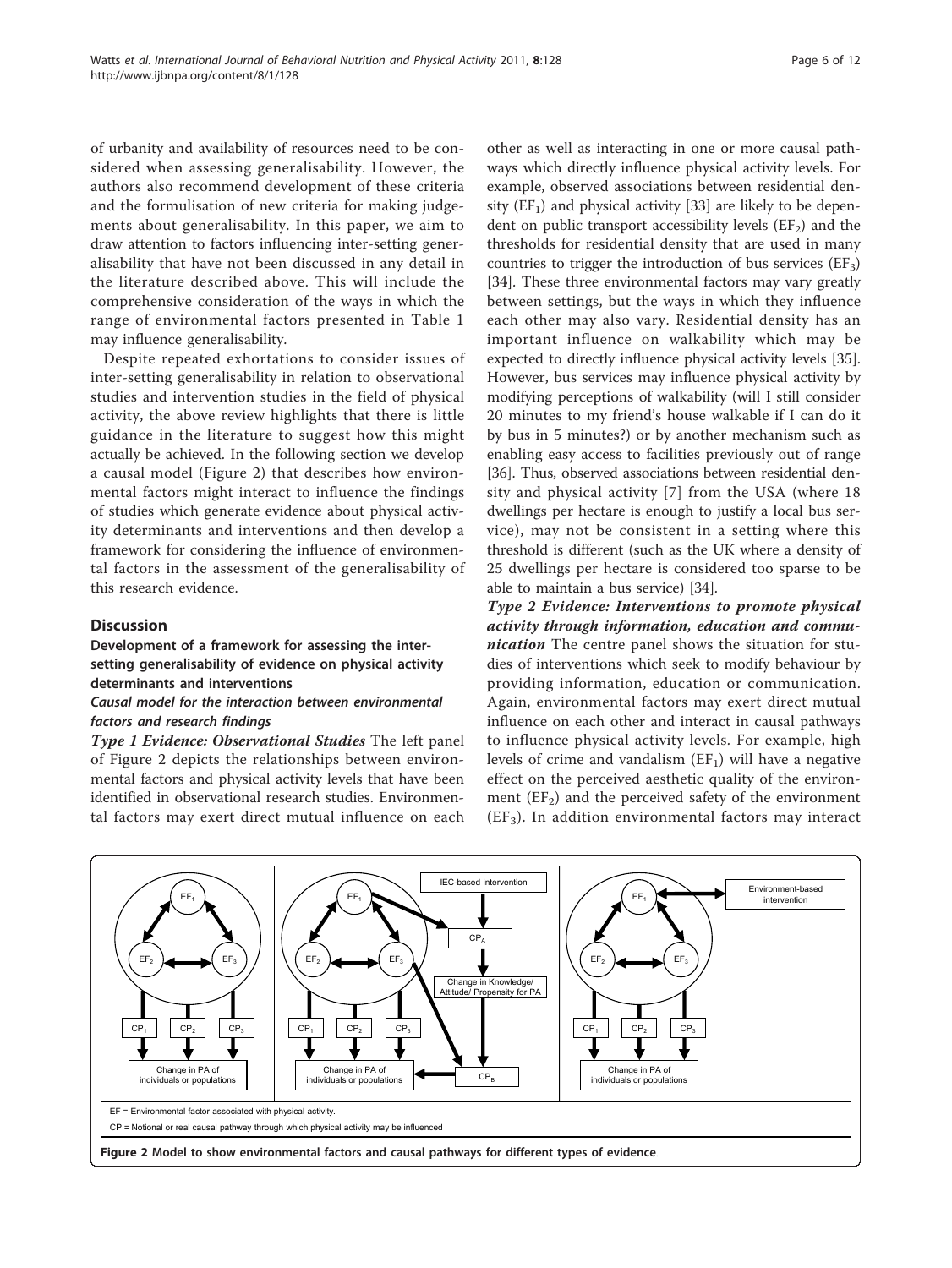with the causal pathways through which information, education and communication activities either achieve changes in knowledge about, attitudes to or propensities for physical activity  $(CP_A)$ , or the pathways through which changes in these are translated into changes in physical activity  $(CP_B)$ . An example of how these pathways may influence the effect of an interviention is provided by Michael and Carlson [[37](#page-11-0)] who measured the moderating effect of environmental factors on information-based walking interventions in Oregon, US, finding that perceived neighbourhood problems (gangs, graffiti, violent crime, vandalism, burglary, abandoned or boarded up buildings, or alcohol or drug use) appeared to suppress the effect of the intervention, while measures of social cohesion and neighbourhood walkability (physical-environment characteristics) were not significant moderators of the intervention effect. Therefore, an evaluation of the same intervention, implemented in a setting with different configurations of these environmental factors may produce a different outcome.

Type 3 Evidence: Interventions to promote physical activity through modification of environmental factors The right panel depicts studies of interventions acting on environmental factors. In this case, the direct mutual influence of environmental factors on each other may constrain or enhance the ability of the intervention to secure the desired changes. For example, the effect of an intervention designed to create and maintain outdoor environments containing serviceable exercise equipment  $(EF<sub>1</sub>)$  may be constrained by high levels of crime and vandalism in an area  $(EF_2)$  [[38](#page-11-0)]. Further, other environmental factors (which are not the primary targets for the intervention) such as street connectivity  $(EF_3)$  [\[33](#page-11-0)] may influence the both the ability of individuals to access the exercise equipment provided and the levels of crime and vandalism in the area. Therefore, the outcome of an evaluation of the same intervention in a different setting may be different.

The studies cited above provide information about the evidence base for the proposed causal pathways. However, further research is required to generate evidence to support all causal pathways proposed in our model. This includes investigation of: (1) the under-researched environmental factors listed in Table [1](#page-3-0) (predominantly social and cultural factors); (2) the ways in which environmental factors interact to influence physical activity; (3) the ways in which environmental factors influence each other independently of physical activity.

# Framework for considering environmental factors in assessment of the generalisability of existing research evidence

Following from the causal model of environmental influences on physical activity determinants and interventions,

we suggest that three principal considerations are necessary when generalising evidence generated in one location (place A) to another location (place B), independently of whether this evidence relates to observational studies, studies of the effect interventions. The three domains of the framework are;

1. The configuration of environmental factors in places A and B and the differences between these.

2. The actual or notional causal pathways through which environmental factors exert their effect on PA in place A and in place B and the differences between these.

3. The ways in which different environmental factors influence each other in place A and place B and the differences between these.

In what follows we now present some practical ways in which these three domains can be systematically considered.

1. The configuration of environmental factors in places A and B and the differences between these.

In order to assess the configuration of environmental factors in places A and B and the differences between these, it is first necessary to decide which of the environmental factors listed in Table [1](#page-3-0) are likely to influence physical activity and/or the processes of the intervention (if applicable) in places A and/or B. Secondly, appropriate sources of information about these environmental factors should be identified. In some cases, information about environmental factors in place A may be available from the published reports of the evidence to be generalised. If not, in the first instance we suggest contacting the authors of these reports as they are likely to be best placed to provide (or suggest sources of) this information. Alternatively, information about environmental factors in place A can be sought by accessing routinely available data sets where available.

Cummins et al [[39\]](#page-11-0) have provided an overview of the types of appropriate routine data that may be available and the ways in which it may be accessed and operationalised. Here, we will give an overview of how some of the factors listed in Table [1](#page-3-0) may be evidenced from routine data. The following examples are from England and Wales, but similar data are available in many other countries, and the methods we describe can be applied in most countries. In England and Wales, routinely available data sets include those provided by the Office for National Statistics [[40\]](#page-11-0), and the large range of publically available data from diverse sources accessible through the single government data repository website [[41\]](#page-11-0). These sources provide localised (census lower/middle super output areas) and local authority-level data on a wide range of socioeconomic factors as well as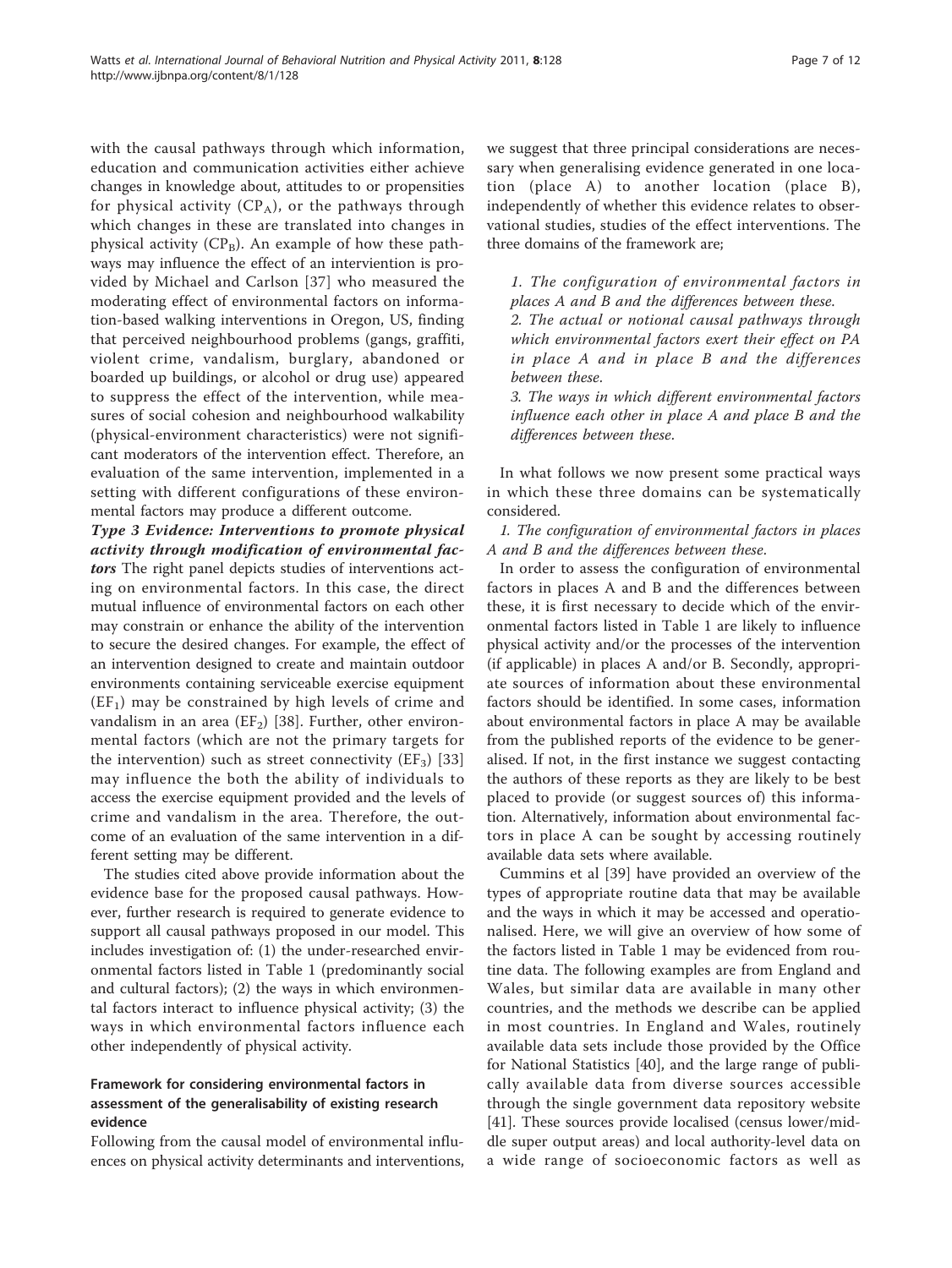environmental factors including traffic, public transport accessibility, traffic safety, air/noise pollution, hilliness. Information regarding road and path networks and hilliness are available from Great Britain's national mapping agency, Ordnance Survey [\[42\]](#page-11-0) and information about cycle lanes from UK charity Sustrans [[43\]](#page-11-0). Measures such as street connectivity are not as readily available, but simple indicators of connectivity can be derived by counting the number of streets and street intersections and using one of several methods for calculating a connectivity index [[44\]](#page-11-0). Resources for physical activity can be identified using Sport England's 'Active Living Database' [\[45](#page-11-0)]. Similarly, relevant, locally-specific health statistics from these sources such as obesity rates, healthy eating measures and rates of physical activity may help assessment of the extent to which the needs of people in place A and place B differ [\[31](#page-11-0)].

Beyond routine datasets, there is a range of robust quantitative assessment tools available that can be used to assess amenities that facilitate walking including the presence and quality of sidewalks. A selection (though mostly designed in relation to US neighbourhoods) can be found on the Active Living Research website [[46\]](#page-11-0). Additionally, consultation with 'local experts' is likely to be valuable in order to gather information about the social and cultural factors listed in Table [1](#page-3-0) where routine data sets are not available.

Once information about the configuration of environmental factors in place A and place B has been collated, a first step is to judge which environmental factors show potentially significant inter-setting differences in the light of the wider evidence base. Next, it is necessary to assess whether these differences are likely to influence generalisability. This can be approached by considering how each environmental factor showing potentially significant inter-setting differences might influence physical activity directly, or the processes of the intervention (if applicable). Then each environmental factor can be rated according to the extent of its likely influence on generalisability, to inform an overall judgement. In Table [2](#page-8-0) we present an example of how this might be achieved. This is for illustration and is not proposed as a rigid framework. Each case is likely to be different and methods will need to be adapted. For example, it may be appropriate to differentially weight the ratings of some environmental factors if some are considered to be particularly important when making the overall judgement.

2. The actual or notional causal pathways through which environmental factors exert their effect on PA in place A and in place B and the differences between these.

Our current understanding of the causal pathways through which environmental factors exert their effect on physical activity is largely based on commonsense narratives rather than evidence. Developing and evidencing models that conceptualise these causal pathways has recently been identified as a priority by a working group of leading researchers [[47\]](#page-11-0). They suggest that the lack of models may be a key a barrier to moving forwards to produce strong evidence of associations between environmental factors and physical activity, and of the effectiveness of environment-based interventions to increase physical activity levels. We further propose that this deficit is also a key challenge in assessing the inter-setting generalisability of such evidence.

In the diagrams presented in Figure [2](#page-5-0) and the examples used to illustrate these, we have suggested ways in which environmental factors may interact with each other and/or with environment-based and information, education and communication-based interventions to exert their influence on physical activity. In order to make inferences about the generalisability of the three types of evidence we describe, it is necessary to make  $a$ priori judgements about the causal pathways through which environmental factors exert their effect on physical activity in places A and B. To do this we can start by considering whether any causal pathways or models which are described or hypothesised to explain the evidence reported from place A are likely also to be applicable in place B. As process and qualitative evaluations are increasingly encouraged [[9](#page-10-0)] alongside quantitative descriptive and experimental studies, such pathways and models are likely to become increasingly common in the intervention evaluation literature. Similarly, we can consider any causal pathways or models which are described in the wider literature to explain similar findings, and whether these are likely to be applicable in places A and B. In addition, we can list the environmental factors from Table [1](#page-3-0) which are pertinent to place A and place B and use these lists to develop our own hypotheses about likely casual pathways through which environmental factors influence physical activity in each place and the likely differences in these pathways. In the case of environment-based and information, education and communication-based interventions, an additional model of the processes through which the interventions are thought to operate can be developed. This can be used to make judgements about how environmental factors might interact with these processes differently in place A and place B. In addition it may be possible to carry out primary qualitative studies in place A and place B to support people with expert knowledge of places A and B (especially residents), or with expert knowledge of the processes involved in the interventions to articulate notional causal pathways.

3. The ways in which different environmental factors influence each other in place A and place B and the differences between these.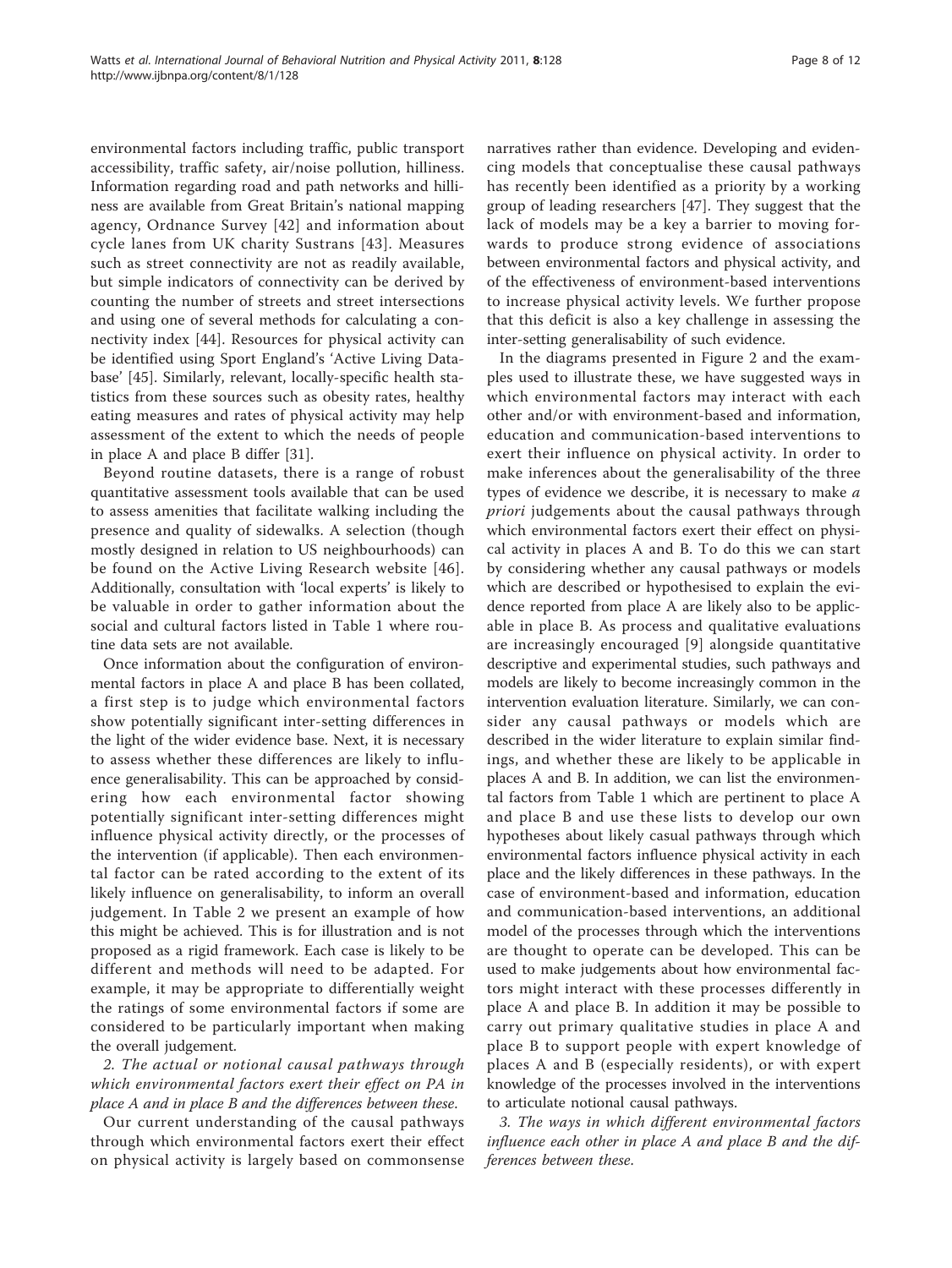<span id="page-8-0"></span>

| Table 2 An illustrative example of how differences between configurations of environmental factors may be assessed. |  |  |
|---------------------------------------------------------------------------------------------------------------------|--|--|
|---------------------------------------------------------------------------------------------------------------------|--|--|

| Evidence to be generalised.                                                                                                                                                                                                                                                                                                                                                                                    | Evidence for increased levels of PA following the introduction of an additional light rail<br>stop from Brown & Werner [51]                                                                                                                                                                                                                             |                                                                                                                                                                                                                                                                     |  |
|----------------------------------------------------------------------------------------------------------------------------------------------------------------------------------------------------------------------------------------------------------------------------------------------------------------------------------------------------------------------------------------------------------------|---------------------------------------------------------------------------------------------------------------------------------------------------------------------------------------------------------------------------------------------------------------------------------------------------------------------------------------------------------|---------------------------------------------------------------------------------------------------------------------------------------------------------------------------------------------------------------------------------------------------------------------|--|
| EFs that are known to be associated with<br>PA and/or may influence the processes of<br>the intervention.                                                                                                                                                                                                                                                                                                      | <b>Street Connectivity</b>                                                                                                                                                                                                                                                                                                                              | Population Density                                                                                                                                                                                                                                                  |  |
| Information about 'place A' (neighbourhood<br>in Salt Lake City) available from published<br>report.                                                                                                                                                                                                                                                                                                           | "The residential areas had gridded street patterns" None Available<br>(High street connectivity)                                                                                                                                                                                                                                                        |                                                                                                                                                                                                                                                                     |  |
| Other information about this EF in 'place A'                                                                                                                                                                                                                                                                                                                                                                   | None required                                                                                                                                                                                                                                                                                                                                           | Location of place A could be identified by<br>contacting the authors and population density<br>identified by searching census data. Population<br>density = $6.67$ persons per hectare.                                                                             |  |
| Information about 'place B' (A<br>neighbourhood in London)                                                                                                                                                                                                                                                                                                                                                     | Street connectivity could be assessed using<br>methods described by Ewing [32] found place<br>B to have med/low connectivity.                                                                                                                                                                                                                           | Population density identified by searching<br>census data. Population density = $47.57$ persons<br>per hectare                                                                                                                                                      |  |
| Information needed to make judgements<br>about the extent to which differences in<br>this EF between places A and B may<br>influence the generalisablity of this<br>evidence                                                                                                                                                                                                                                   | Research [32] has shown that higher levels of<br>street connectivity are associated with higher<br>levels of PA. Furthermore, low levels of street<br>connectivity reduce access to destinations, such<br>as the rail stop that is the focus of the<br>intervention.                                                                                    | Research [52] has shown that modest differences<br>in population density (smaller than that we have<br>identified between places A and B) are<br>associated with differences in PA levels.                                                                          |  |
| On a scale of '1' (very likely to negatively<br>influence PA or intervention processes) to<br>'5' (very unlikely) rate the extent to which<br>differences between this EF in place A and<br>place B are likely to influence PA levels or<br>the processes of the intervention (if<br>applicable). Indicate what type of influence<br>this is likely to be (e.g. positively/negatively<br>influence PA levels). | The lower levels of street connectivity in place<br>B are likely to negatively influence PA and<br>specifically to influence accessibility to a rail<br>stop. For these reasons, this EF is rated '2' -<br>likely to influence PA and/or the intervention<br>processes and therefore likely to be a barrier to<br>generalising this evidence to place B | The higher population density in place B is likely<br>to positively influence PA. For this reason, this EF<br>is rated '5' - very unlikely to negatively influence<br>PA levels and therefore unlikely to be a barrier<br>to generalising this evidence to place B. |  |

It is widely acknowledged that environmental factors will interact with each other in order to exert an effect on physical activity [[48](#page-11-0)]. However, despite the numerous observational studies reporting associations between various combinations of environmental factors and physical activity, the ways in which environmental factors influence each other (independently of any effect on physical activity) have rarely been theorised, investigated or reported. We have proposed, giving examples, that these interactions and influences may differ between places. If this is the case then associations between environmental factors and physical activity reported in place A may not be generalisable to place B. Assessing the ways in which environmental factors influence each other in place A and place B might again involve making lists of pertinent environmental factors in each place and consulting local experts to propose which factors will influence each other in what way and in which combinations. In this case, interactions between environmental factors independent of physical activity are important, meaning that the involvement of experts from diverse disciplines such as sociology, geography, town planning and transport is likely to be useful. Similarly the application of concepts from these disciplines may illuminate the ways in which environmental factors exert influence on each other independently of physical activity. For example, the sociological 'broken windows

theory' [[49](#page-11-0)] describes the ways in which the aesthetic quality of the environment, crime levels, and perceived safety mutually influence each other.

# Implications of the generalisability framework for researchers, policy makers and practitioners

The framework laid out above implies that, to support judgements of generalisability, the design and conduct of research should generate high quality information on the:

- distributions of environmental factors in the research setting (place A);
- causal pathways through which information, education and communication interventions or environmental factors are thought to exert an effect on physical activity;
- ways in which different environmental factors influence each other in the settings where the research is carried out.

# Conducting research on physical activity

We have identified a need for information about the configuration of environmental factors in place A. Therefore, it is therefore necessary to make the collection of this information an integral part of the research process. This is likely to require that researchers, and those who are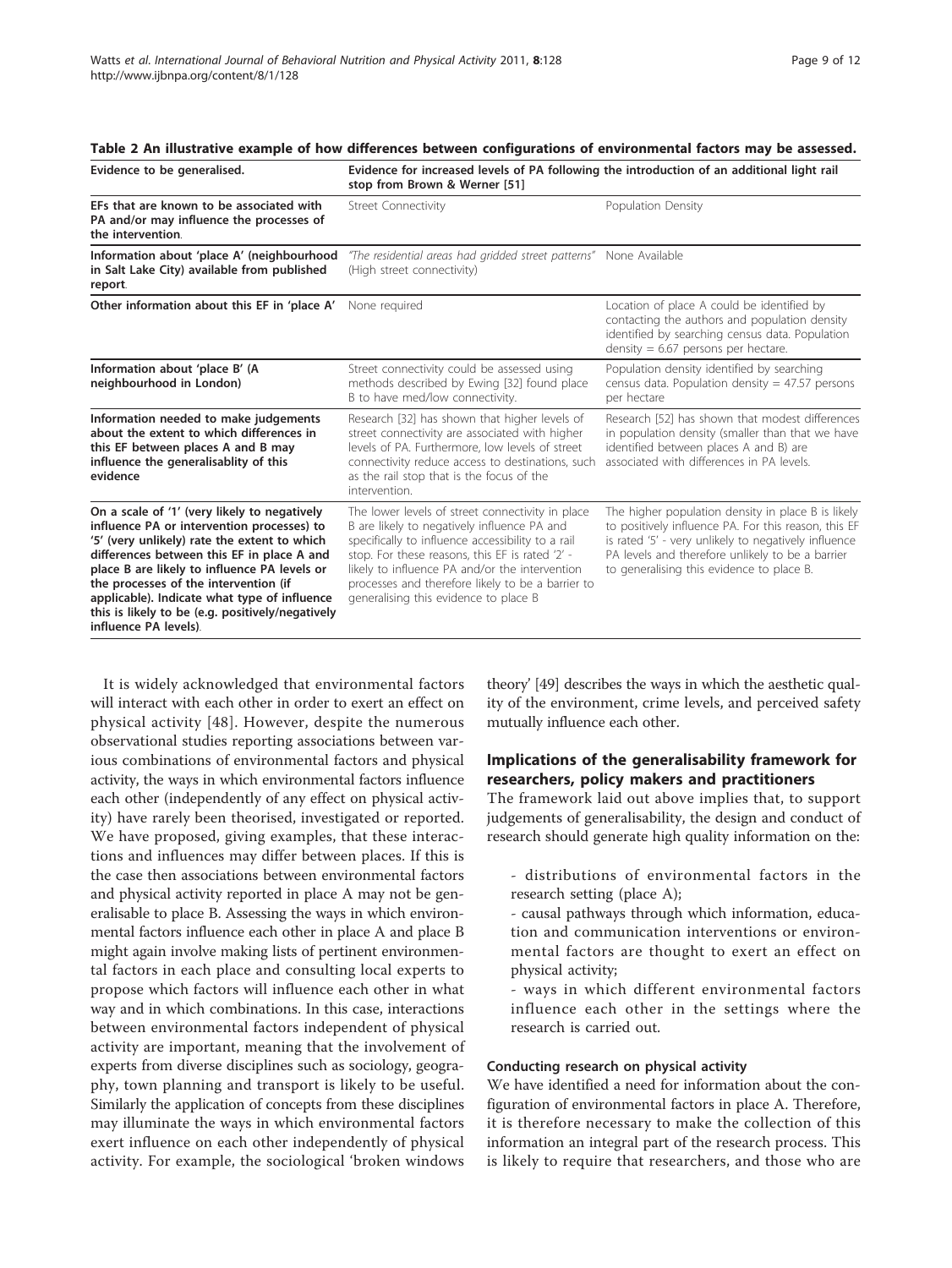providing research grants, agree to allocate sufficient resources to activities that will produce this information.

We have identified a need for conceptual models that describe the causal pathways through which environmental factors and information, education and communication interventions exert an effect on physical activity. In order to achieve this, detailed case studies of places may be required in order to build comprehensive pictures of the ways in which environmental factors influence each other and interact to influence physical activity. In addition, it has been suggested that alongside quantitative research, qualitative research involving consultations with residents and local experts may best illuminate these pathways [[47\]](#page-11-0).

# Cross-disciplinary evidence gathering

While little is known about the ways in which environmental factors interact with each other to influence physical activity, interactions between environmental factors may have been studied extensively by other research disciplines, therefore collaboration is likely to be very valuable. For example, sociology and/or transport research may be able to inform us about the ways in which perceived safety interacts with public transport use. Or sociologists and/or environmental researchers may be able to tell us how crime rates interact with the aesthetic quality of an environment. Where information about these interactions is not available, primary research on interactions between environmental factors is likely to be desirable.

# Designing new interventions and research into their effectiveness

We have described the ways in which environmental factors may influence the causal pathways through which interventions exert an effect on physical activity, however evaluations of information, education and communication-based physical activity interventions have seldom acknowledged a role played by environmental factors. Future studies may benefit from investigating how environment factors interact with interventions to influence physical activity. This may involve the systematic consideration of which environmental factors are relevant, as we describe in the above framework. Once pertinent environmental factors have been identified and the causal pathways through which they operate conceptualised, these theories can be tested in the design and implementation of interventions and evaluations of interventions. There are a few very recent examples of how this may be achieved, for example the study by Michael and Carlson [[28\]](#page-11-0), which is discussed earlier under Figure [2.](#page-5-0)

# Reporting research findings

In the reporting of research findings, information about environmental factors in the research setting needs to be summarised in sufficient detail to allow a third party to judge whether the findings are generalisable between place A and place B. Research reports seldom include information about the configuration of environmental factors, the way they feed into the causal pathways through which interventions are thought to work, or the ways in which they interact. There is a clear need to improve the reporting of such information in order to allow judgement regarding the generalisability of evidence. It may be necessary for publishers to provide alternative places to make this information available (e. g. online or as appendices).

# Evidence synthesis

Systematic reviews present ideal opportunities to assess the generalisability of research. With regard to interventions, systematic reviews most often attempt to ask the question; 'does the intervention work?' and pay close attention to the internal validity of studies. However, it is becoming increasingly accepted that reviews are more useful when they also attempt to explain why interventions sometimes work and sometimes do not, the circumstances under which interventions work and the role played by environmental factors. Realist synthesis, for example integrates evidence from a number of studies to test and refine programme theory. The central principle to a realist approach to evaluation and synthesis is that the underlying assumptions about how an intervention works are made explicit and evidence is gathered systematically to test these assumptions [[50\]](#page-11-0). For environment-based and information, education and communication-based interventions, an approach to synthesis that explicitly attempts to specify the role of environmental factors and incorporate theories about their role into the synthesis of evidence of the effectiveness of these interventions is likely to be extremely useful in assessing the extent to which interventions can be successfully transferred from place to place.

# Summary

In this paper we have developed a causal model and framework for assessing the generalisability of public health research evidence. We have suggested that the extent to which the main types of research evidence on physical activity can be generalised relies heavily on three principle characteristics of environmental factors in the place in which the evidence was generated and the place to which the evidence is to be generalised. Below, we have summarised recommendations to help facilitate the systematic collection and consideration of information about environmental factors in public health research for researchers, journal editors and research funding bodies: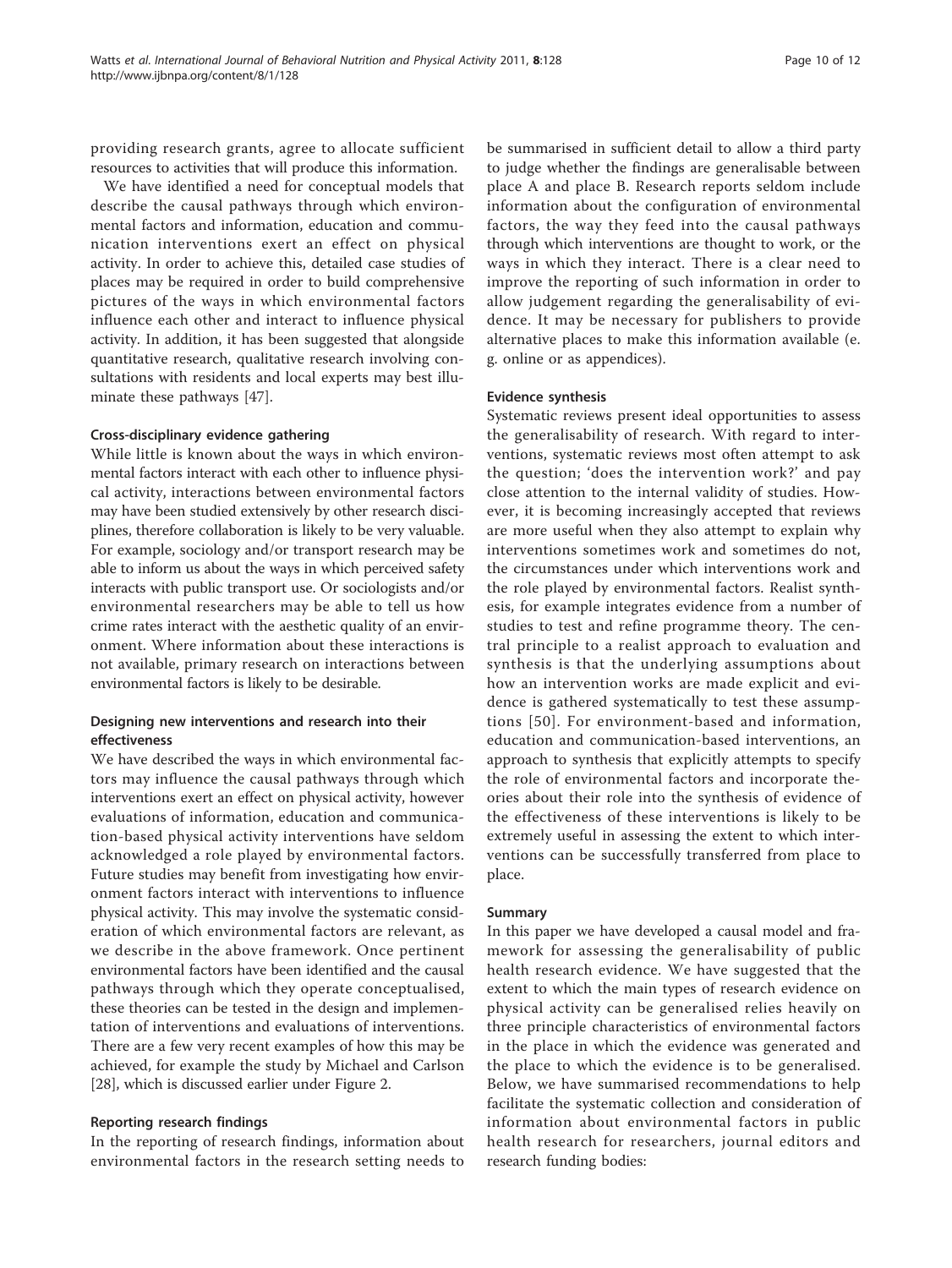# <span id="page-10-0"></span>Authors of research reports make available, either in published reports or elsewhere:

• Information about the distributions of EFs in the research setting.

• Information about the causal pathways through which IEC-based interventions or environmental factors are thought to exert their effect on PA (where appropriate).

• Information about the ways in which different environmental factors influence each other in the settings where the research is carried out.

• Information about any other factors that may act as barriers to or facilitate the process of generalising the evidence to another location.

### Editors of publications presenting research reports:

• Require that the information about EFs in the research setting described above is included in research reports that are published.

• To provide adequate space (either within a report, as appendices or online) for this information to be presented.

#### For bodies providing research grants:

• To specify in invitations to tender that the collection of this information about EFs will be required.

• To provide funds, where appropriate, for this information to be collected.

#### For those designing interventions:

• To make explicit any assumptions regarding the role of EFs in the causal pathways through which the intervention is intended to exert its effect.

Our analysis and framework, although developed for physical activity, may potentially be adapted and used to consider other evidence and interventions which are likely to be sensitive to influence by elements of the structural, physical, social and/or cultural environment. These might include the epidemiology of obesity and weight management programmes. Such adaptation would require the systematic consideration of relevant environmental factors for each outcome and setting of interest, the causal pathways involved, and the typology of interventions used.

### Abbreviations

EF: Environmental factor associated with physical activity; CP: Notional or real causal pathway through which physical activity may be influenced; PA: Physical Activity.

#### Author details

<sup>1</sup>Institute for Health and Human Development, University of East London, Water Lane, London, E15 4LZ, UK. <sup>2</sup>Department of Social and Environmental Health Research, London School of Hygiene and Tropical Medicine, 15-17 Tavistock Place, London, United Kingdom, WC1E 9SH, UK.

#### Authors' contributions

PW conceived the paper, its content and drafted the original manuscript. GP carried out significant editing and re-drafting to the final manuscript. AH provided edits to the whole paper and drafting of the discussion section. MP contributed considerably towards the conceptual content of the paper in its early stages and also provided comments on later drafts. AR contributed to the conceptual design of the paper, assisted in the development of the framework included, and carried out significant redrafting of the manuscript. All authors read and approved the final manuscript.

#### Competing interests

The authors declare that they have no competing interests.

Received: 23 May 2011 Accepted: 16 November 2011 Published: 16 November 2011

#### References

- 1. Wang S, Moss JR, Hiller JE: [Applicability and transferability of](http://www.ncbi.nlm.nih.gov/pubmed/16249192?dopt=Abstract) [interventions in evidence-based public health.](http://www.ncbi.nlm.nih.gov/pubmed/16249192?dopt=Abstract) Health promotion international 2006, 21:76-83.
- 2. Warburton DE, Nicol CW, Bredin SS: [Health benefits of physical activity:](http://www.ncbi.nlm.nih.gov/pubmed/16534088?dopt=Abstract) [the evidence.](http://www.ncbi.nlm.nih.gov/pubmed/16534088?dopt=Abstract) Cmaj 2006, 174:801-809.
- 3. Start active, stay active: a report on physical activity from the four home countries' Chief Medical Officers. Start active, stay active: a report on physical activity from the four home countries' Chief Medical Officers Department of Health; 2011.
- 4. Health Survey for England 2009. Health Survey for England 2009 NHS Information Centre; 2010.
- 5. WHO: [Information, education and communication: lessons from the past;](http://www.ncbi.nlm.nih.gov/pubmed/20858020?dopt=Abstract) [perspectives for the future.](http://www.ncbi.nlm.nih.gov/pubmed/20858020?dopt=Abstract) Information, education and communication: lessons from the past; perspectives for the future World Health Organization; 2001.
- 6. Bauman A, Bull F: Environmental correlates of physical activity and walking in adults and children: A review of reviews. Environmental correlates of physical activity and walking in adults and children: A review of reviews National Institute of Health and Clinical Excellence; 2007.
- 7. NICE: Promoting and creating built or natural environments that encourage and support physical activity. Promoting and creating built or natural environments that encourage and support physical activity National Institute for Health and Clinical Excellence; 2008.
- 8. Story M, Kaphingst KM, Robinson-O'Brien R, Glanz K: [Creating healthy food](http://www.ncbi.nlm.nih.gov/pubmed/18031223?dopt=Abstract) [and eating environments: policy and environmental approaches.](http://www.ncbi.nlm.nih.gov/pubmed/18031223?dopt=Abstract) Annu Rev Public Health 2008, 29:253-272.
- 9. Craig P, Dieppe P, Macintyre S, Michie S, Nazareth I, Petticrew M: [Developing and evaluating complex interventions: the new Medical](http://www.ncbi.nlm.nih.gov/pubmed/18824488?dopt=Abstract) [Research Council guidance.](http://www.ncbi.nlm.nih.gov/pubmed/18824488?dopt=Abstract) BMJ: British Medical Journal 2008, 337:a1655.
- 10. Shadish WR, Cook TD, Campbell DT: Experimental and quasi-experimental designs for generalized causal inference Houghton, Mifflin and Company; 2002.
- 11. Rothwell PM: [Treating Individuals 1 External validity of randomised](http://www.ncbi.nlm.nih.gov/pubmed/15639683?dopt=Abstract) [controlled trials:"To whom do the results of this trial apply?](http://www.ncbi.nlm.nih.gov/pubmed/15639683?dopt=Abstract)". Lancet 2005, 365:82-93.
- 12. Bonell C, Oakley A, Hargreaves J, Strange V, Rees R: [Research](http://www.ncbi.nlm.nih.gov/pubmed/16902217?dopt=Abstract) [methodology: Assessment of generalisability in trials of health](http://www.ncbi.nlm.nih.gov/pubmed/16902217?dopt=Abstract) [interventions: suggested framework and systematic review.](http://www.ncbi.nlm.nih.gov/pubmed/16902217?dopt=Abstract) BMJ: British Medical Journal 2006, 333:346.
- 13. Donaldson L: At Least Five a Week: Evidence on the impact of physical activity and its relationship to health. A report from the Chief Medical Officer 2004.
- 14. Foresight: Tackling Obesities: Future Choices: Project Report Dept. of Innovation Universities and Skills; 2007.
- 15. Marmot M: Fair society, healthy lives: the Marmot review; strategic review of health inequalities in England post-2010 The Marmot Review; 2010.